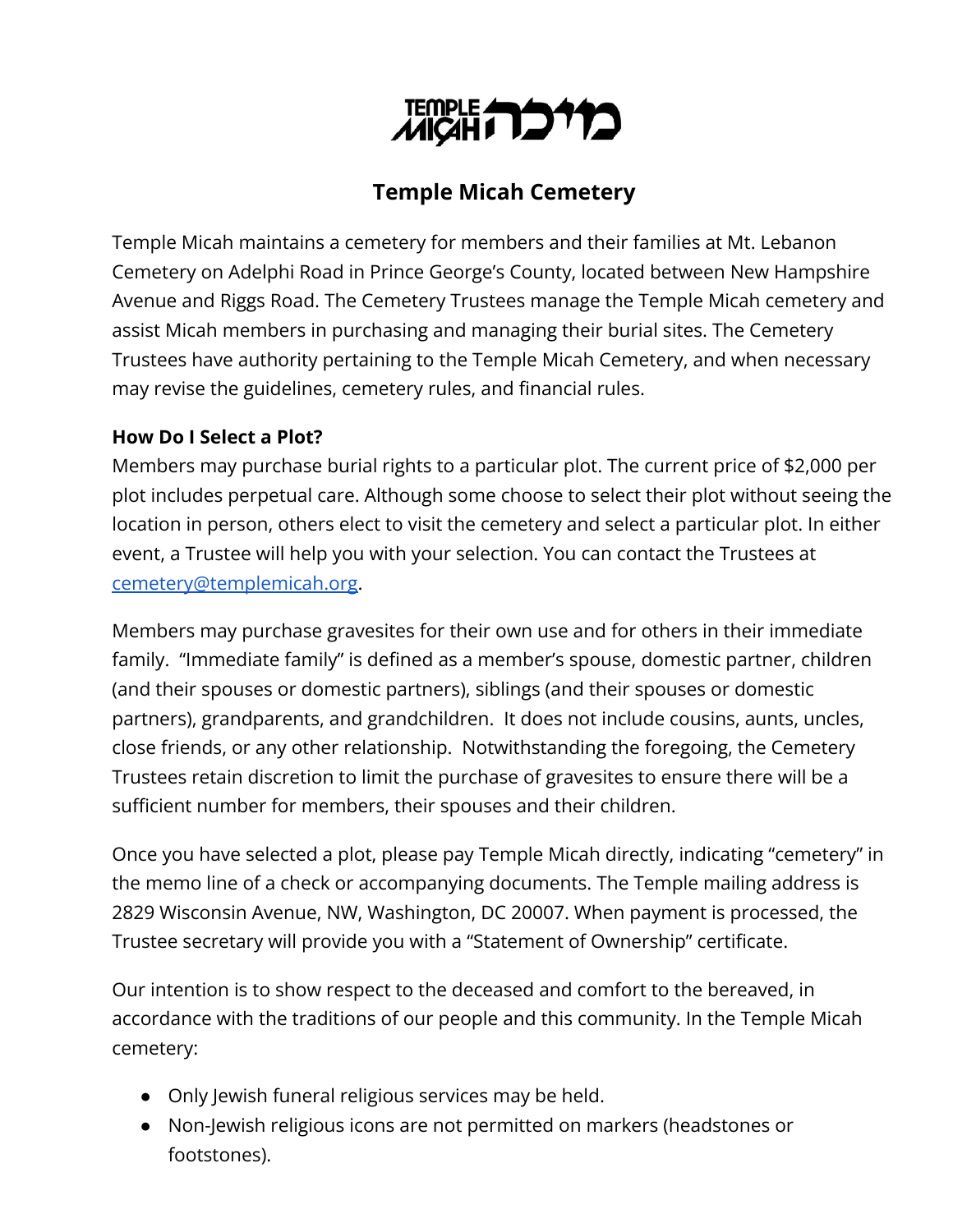- Flowers are a non-Jewish custom and are discouraged. Artificial flowers, balloons, Mylar ribbons, figurines, Permanent vases, urns or other receptacles for flowers, and artificial flowers, etc. are not permitted.
- The Cemetery Trustees will determine appropriate locations for benches, shrubs, and ornamental trees.

## **What Happens When a Death Occurs?**

For burials in the Temple Micah cemetery, a rabbi will assist in making arrangements with a funeral home, schedule services, and contact one of the Trustees. A Trustee will accompany the family to the cemetery to complete the arrangements.

- If the deceased is married, unless someone else has power of attorney, the spouse is considered next of kin and must sign the cemetery documents.
- NEXT DAY cemetery expenses must be guaranteed by paying with a credit card or certified check. Cemetery burial expenses are approximately \$3,700; an additional fee will be charged for burials on weekends, holidays, and after cemetery hours. (The cost of cemetery burials are subject to change without notice; a Trustee will confirm the latest pricing.)
- Cemetery expenses are in addition to the cost of the plot and funeral home expenses. Funeral home expenses are paid directly to the funeral home.
- The cemetery will need the following information:
	- Decedent's name, date of birth, date of death
	- Next of kin's name, address, telephone number, relationship to decedent

# **Frequently Asked Questions**

## **What happens if I move away from the DC area after purchasing a plot?**

Members who leave the area or whose circumstances change may sell the plot back to the Trustees at their original purchase price.

### **Can I prepay cemetery expenses?**

Some people choose to pre-pay their burial costs to avoid price increases. Prepayment also may benefit the family members who are making the final arrangements. (Weekend rates or other unanticipated expenses cannot be paid in advance.) The cemetery accepts prepayment in any form (check, credit card, etc.). The certificate issued by the Trustees upon purchase (Statement of Ownership) serves as proof of ownership required by the cemetery.